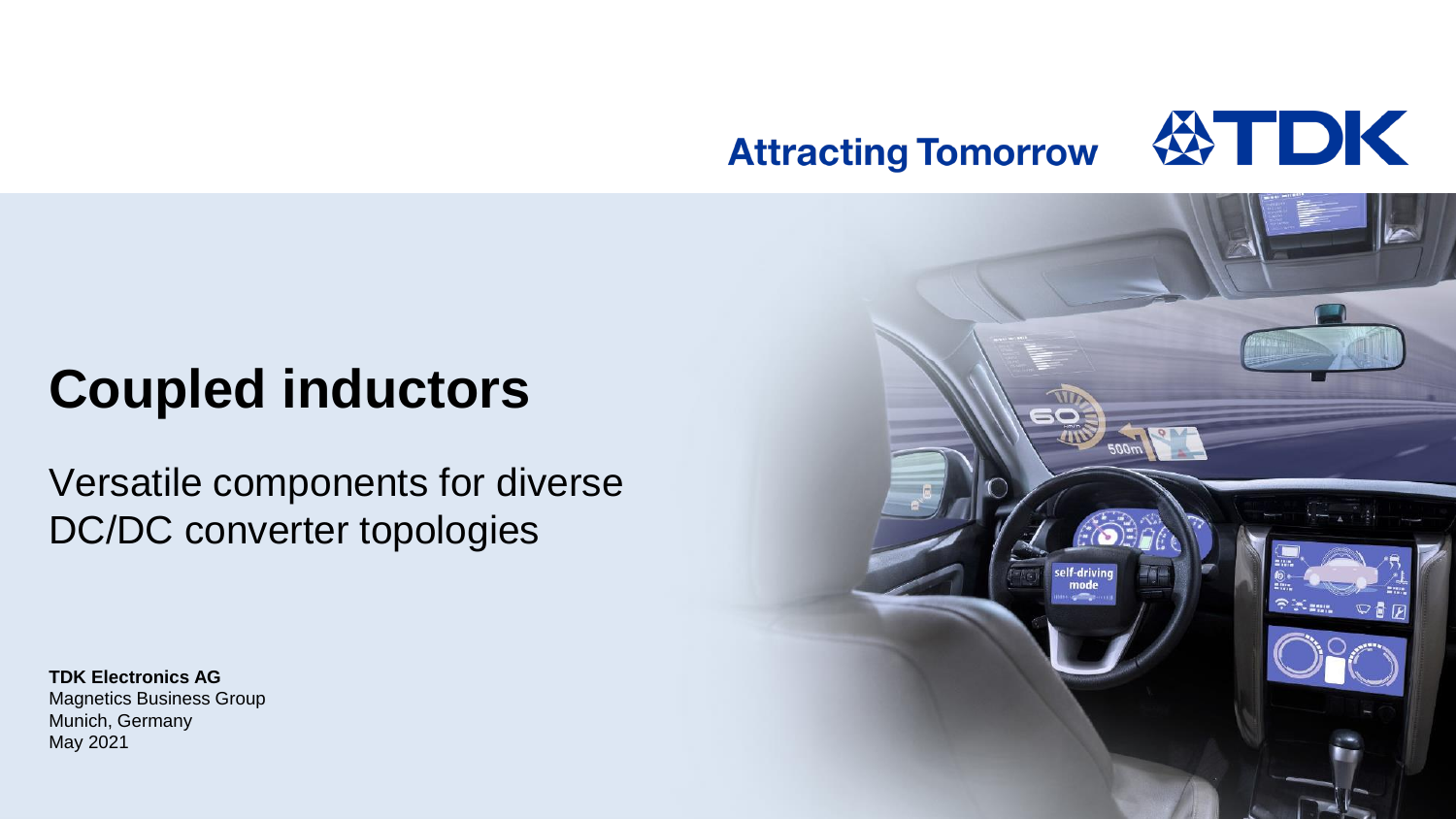### **Selection guide**

| Topology                                                       | <b>Series / Size</b>                                                                            | <b>Design</b>                                                        | <b>Inductance</b><br>(Per winding) | <b>Rated current</b><br>(Max. permissible DC) | <b>Coupling factor</b>                      |
|----------------------------------------------------------------|-------------------------------------------------------------------------------------------------|----------------------------------------------------------------------|------------------------------------|-----------------------------------------------|---------------------------------------------|
| SEPIC,<br>ZETA,<br><b>Multi Output Buck,</b><br><b>FLYBACK</b> | <b>B82472D6</b><br>$7.3 \times 7.3 \times 4.8$ mm<br>NEW  <br><b>Compact size</b>               | <b>Shielded</b><br>Temp. +150 °C<br>Functional isolation up to 500 V | 2.2 to 47 µH                       | 1.1 to 4.30 A                                 | 97 to 99% typ.<br><b>Tight coupling</b>     |
|                                                                | <b>B82464D6</b><br>$10.4 \times 10.4 \times 6.3$ mm<br><b>Coming soon</b><br><b>Medium size</b> | <b>Shielded</b><br>Temp. +150 °C<br>Functional isolation up to 500 V | 2.2 to 47 µH                       | 1.71 to 6.17 A                                | 95 to 99% typ.<br><b>Tight coupling</b>     |
|                                                                | B82477D4*M900<br>12.5 x 12.5 x 8.5 mm<br><b>Large size</b>                                      | <b>Shielded</b><br>Temp. +150 °C<br>Functional isolation up to 500 V | 2.0 to 100 µH                      | 1.61 to 6.22 A                                | 94.9 to 99.7% typ.<br><b>Tight coupling</b> |
|                                                                | <b>B82477D6</b><br>$12.5 \times 12.5 \times 10.5$ mm<br><b>Large size</b>                       | <b>Shielded</b><br>Temp. +150 °C<br>Functional isolation up to 500 V | 3.9 to 47 µH                       | 2.83 to 7.05 A                                | 97 to 99% typ.<br><b>Tight coupling</b>     |
| <b>CUK</b>                                                     | B82477C6*M603<br>12.5 x 12.5 x 10.5 mm<br><b>Coming soon</b><br><b>Large size</b>               | <b>Shielded</b><br>Temp. +150 °C<br>Functional isolation up to 500 V | 4.7 to 47 µH                       | 3.02 to 7.05 A                                | 86 to 87% typ.<br><b>Loose coupling</b>     |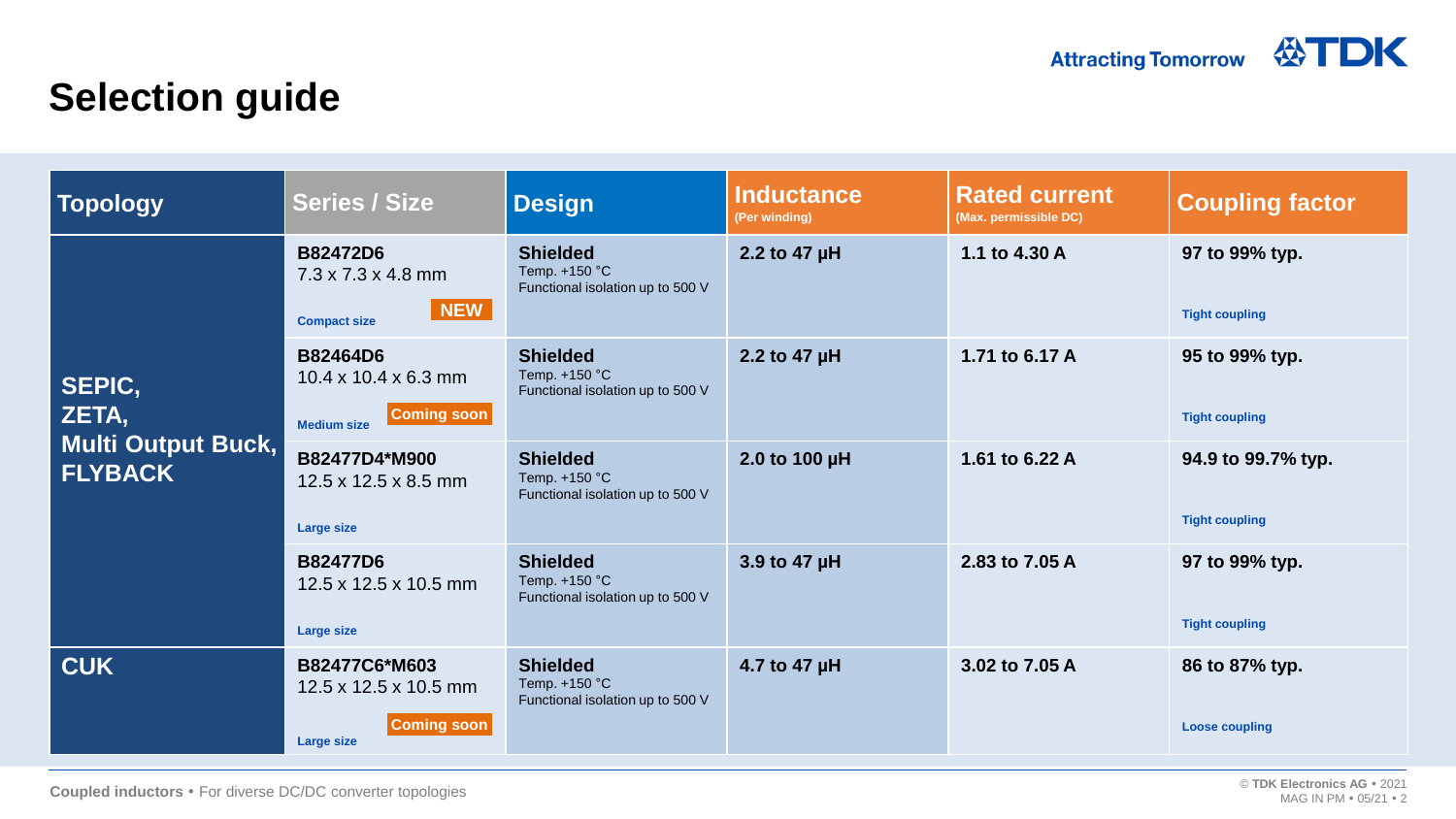## **Overview topologies (1)**

|                                  | <b>SEPIC</b> | <b>ZETA</b>  | <b>CUK</b> | <b>Flyback</b> | <b>Multi Output</b><br><b>Buck</b> |
|----------------------------------|--------------|--------------|------------|----------------|------------------------------------|
| <b>Power range</b>               | Low power    | Low power    | Low power  | Low power      | Low power                          |
| <b>Typical efficiency</b>        | Up to 90%    | Up to 90%    | Up to 90%  | Up to $75%$    | Up to 85%                          |
| <b>Required coupling</b>         | High         | High         | Low        | High           | High                               |
| <b>Output voltage</b>            | Non-inverted | Non-inverted | Inverted   | Non-inverted   | Non-inverted                       |
| <b>Multiple output</b>           | <b>No</b>    | <b>No</b>    | <b>No</b>  | <b>Yes</b>     | <b>Yes</b>                         |
| $V_{\text{out}} > V_{\text{in}}$ | <b>Yes</b>   | <b>Yes</b>   | <b>Yes</b> | <b>Yes</b>     | <b>No</b>                          |
| $V_{\text{out}} < V_{\text{in}}$ | <b>Yes</b>   | <b>Yes</b>   | <b>Yes</b> | <b>Yes</b>     | <b>Yes</b>                         |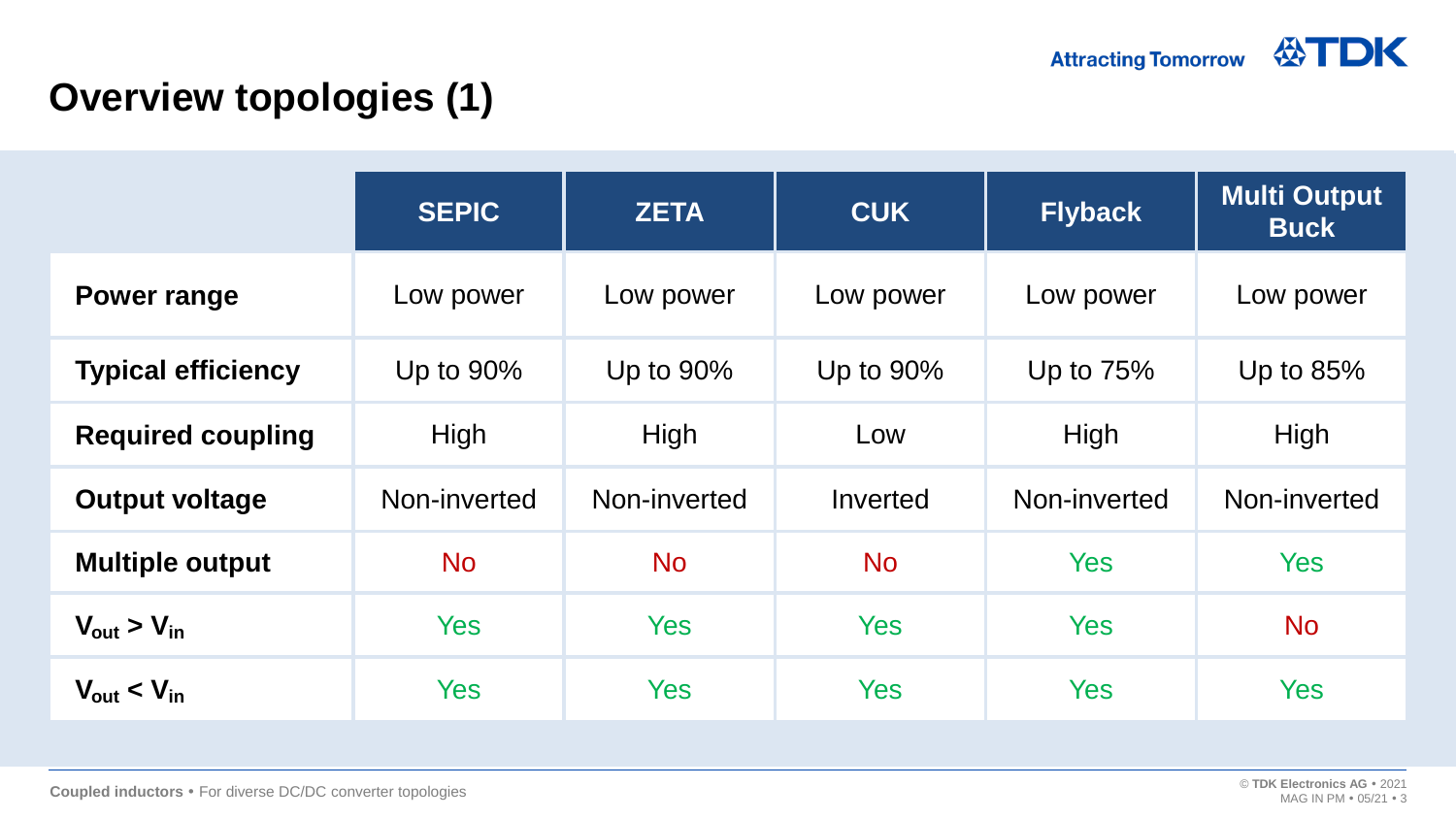### **Overview topologies (2)**

#### **SEPIC (Single-Ended Primary Inductance Converter)**





| <b>Series</b> | Size [mm]                      | <b>Inductance [µH]</b><br>(per winding) |
|---------------|--------------------------------|-----------------------------------------|
| B82472D6      | $7.3 \times 7.3 \times 4.8$    | 2.2 to 47                               |
| B82464D6      | $10.4 \times 10.4 \times 6.3$  | 2.2 to 47                               |
| B82477D4*M900 | $12.5 \times 12.5 \times 8.5$  | 2.0 to 100                              |
| B82477D6      | $12.5 \times 12.5 \times 10.5$ | 3.9 to 47                               |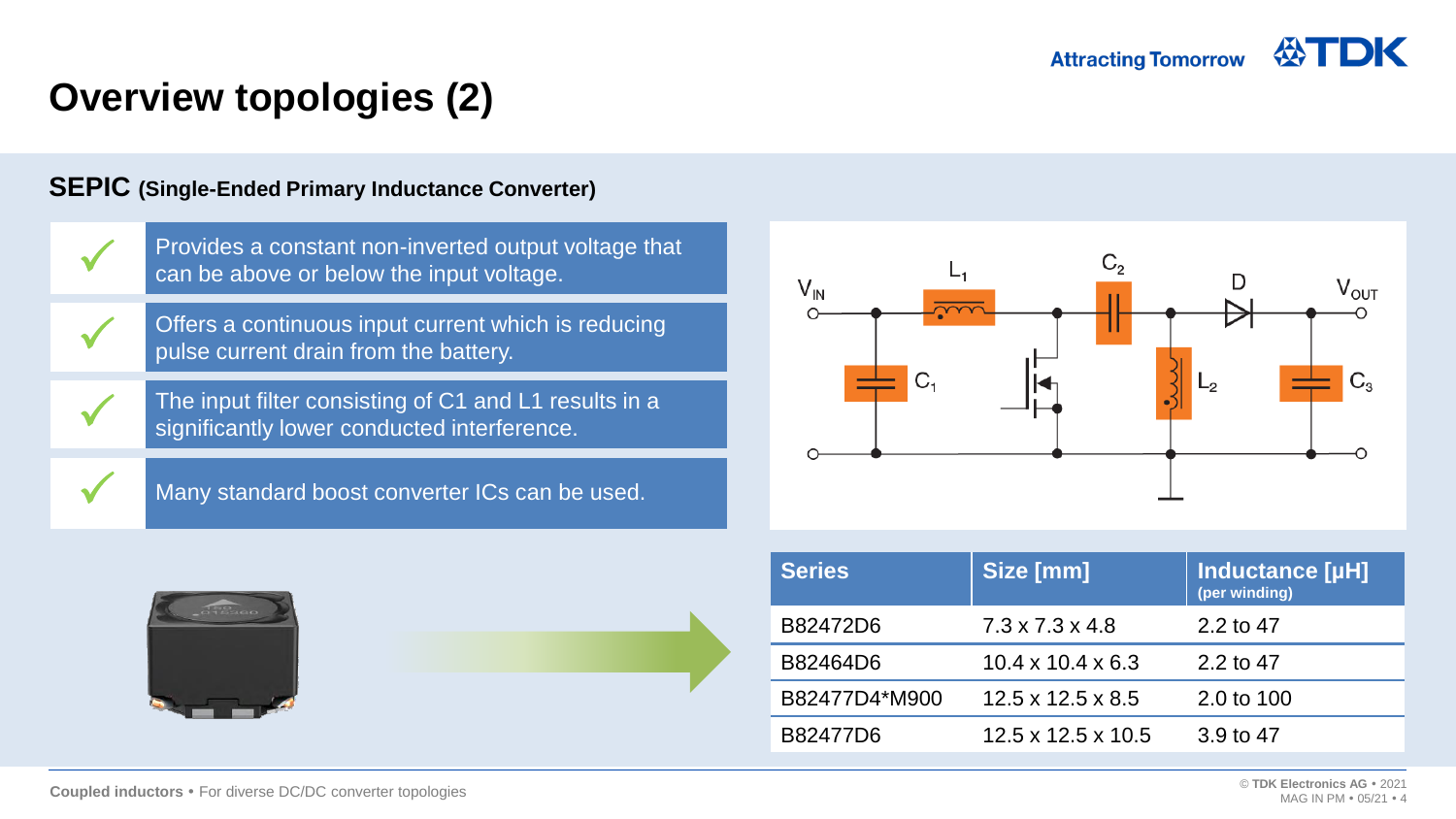## **Overview topologies (3)**

#### **ZETA**





| <b>Series</b> | Size [mm]                      | Inductance [µH]<br>(per winding) |
|---------------|--------------------------------|----------------------------------|
| B82472D6      | $7.3 \times 7.3 \times 4.8$    | 2.2 to 47                        |
| B82464D6      | $10.4 \times 10.4 \times 6.3$  | 2.2 to 47                        |
| B82477D4*M900 | $12.5 \times 12.5 \times 8.5$  | 2.0 to 100                       |
| B82477D6      | $12.5 \times 12.5 \times 10.5$ | 3.9 to 47                        |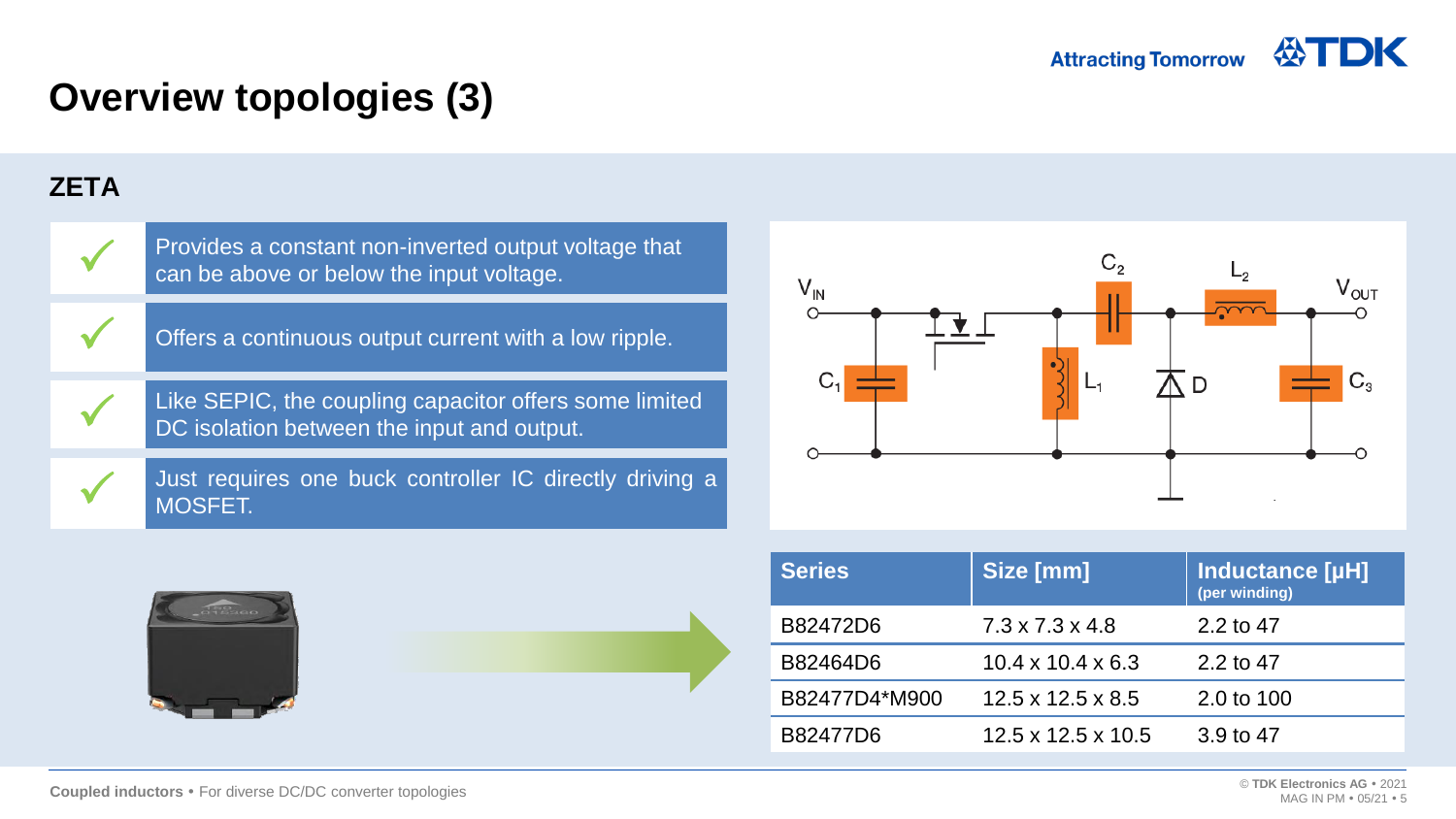## **Overview topologies (4)**

#### **CUK**



 $\checkmark$ 

 $\checkmark$ 

CuK converters have the ability to regulate a voltage that is above or below the input voltage.

This topology provides an inverted output voltage.

Offers a continuous current flow at the input which is minimizing the pulse current drain from the battery.

A benefit from an EMI point of view are the LC filters on both the input and output side of the converter.







| l Series <sup>∣</sup> | Size [mm]                      | Inductance [µH]<br>(per winding) |
|-----------------------|--------------------------------|----------------------------------|
| B82477C6*M603         | $12.5 \times 12.5 \times 10.5$ | 4.7 to 47                        |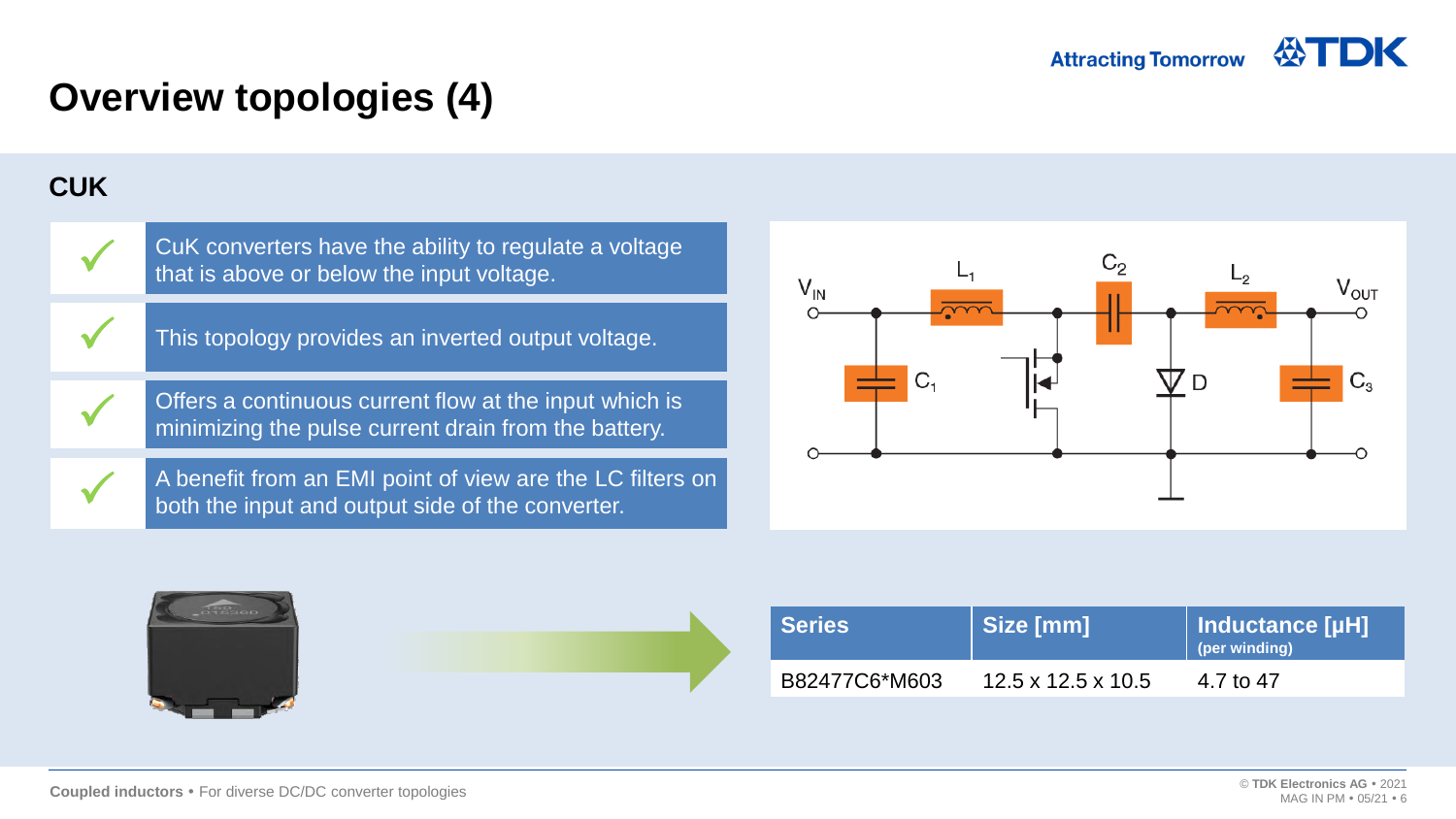### **Overview topologies (5)**

### **FLYBACK**







| <b>Series</b> | Size [mm]                      | <b>Inductance [µH]</b><br>(per winding) |
|---------------|--------------------------------|-----------------------------------------|
| B82472D6      | $7.3 \times 7.3 \times 4.8$    | 2.2 to 47                               |
| B82464D6      | $10.4 \times 10.4 \times 6.3$  | 2.2 to 47                               |
| B82477D4*M900 | $12.5 \times 12.5 \times 8.5$  | 2.0 to 100                              |
| B82477D6      | $12.5 \times 12.5 \times 10.5$ | 3.9 to 47                               |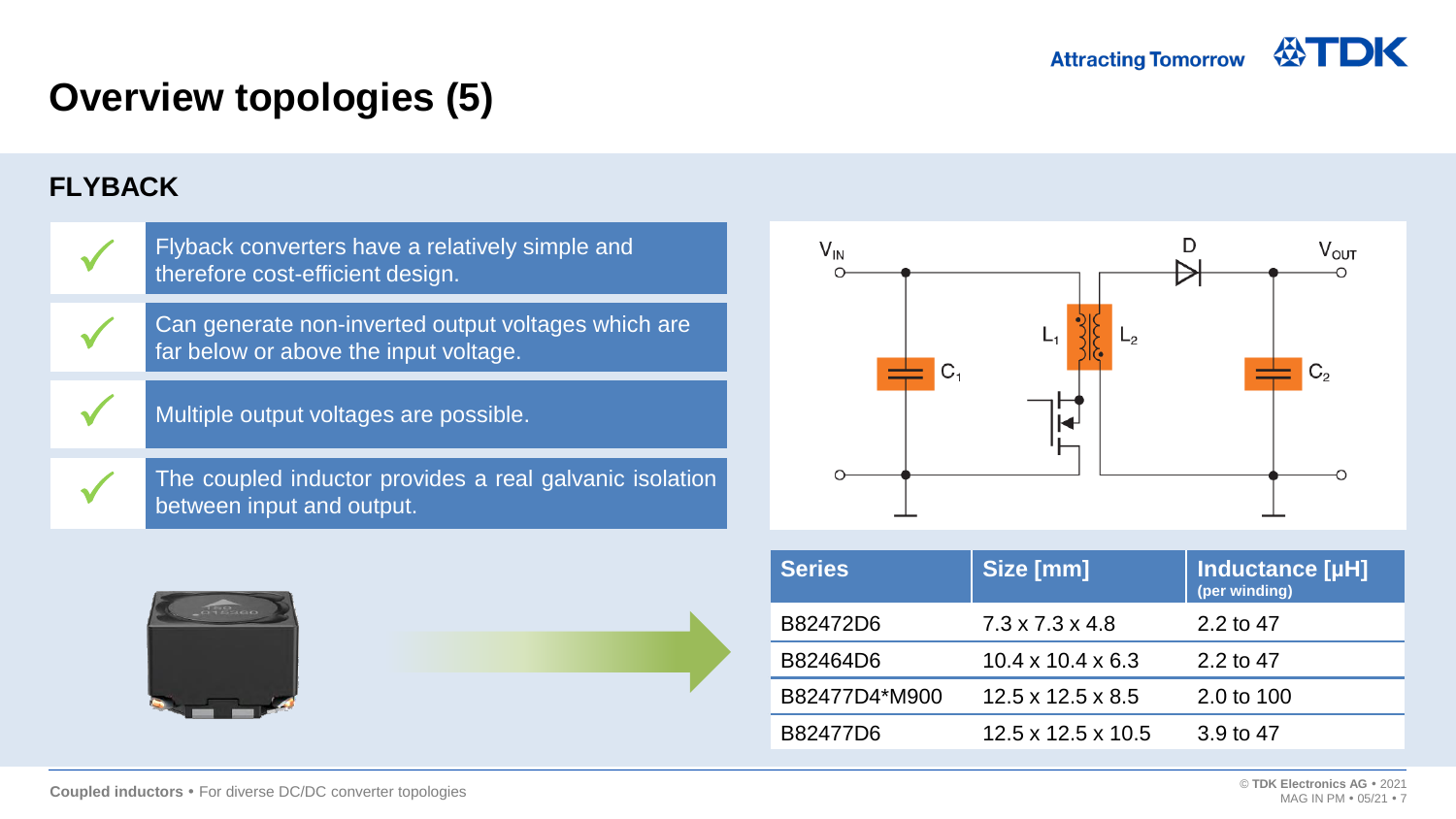### **Overview topologies (6)**

#### **MULTI OUTPUT BUCK**





| <b>Series</b> | Size [mm]                      | Inductance [µH]<br>(per winding) |
|---------------|--------------------------------|----------------------------------|
| B82472D6      | $7.3 \times 7.3 \times 4.8$    | 2.2 to 47                        |
| B82464D6      | $10.4 \times 10.4 \times 6.3$  | 2.2 to 47                        |
| B82477D4*M900 | $12.5 \times 12.5 \times 8.5$  | 2.0 to 100                       |
| B82477D6      | $12.5 \times 12.5 \times 10.5$ | 3.9 to 47                        |